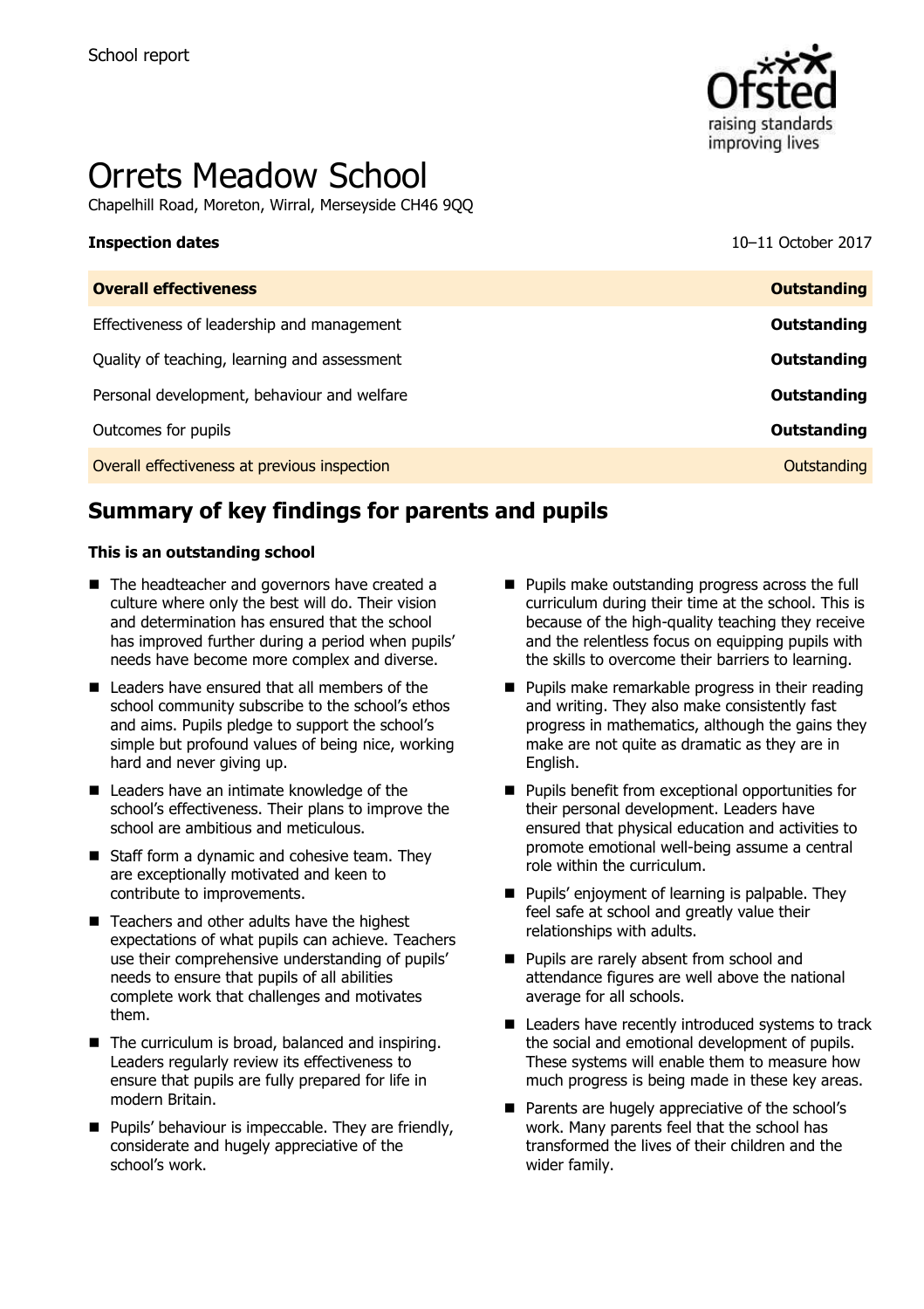

# **Full report**

### **What does the school need to do to improve further?**

- Embed new systems for tracking pupils' social and emotional development so leaders have a clear strategic overview of how much progress is made over time in these important areas.
- Accelerate the progress that pupils make in mathematics even further to ensure that progress is as impressive as it is in reading and writing.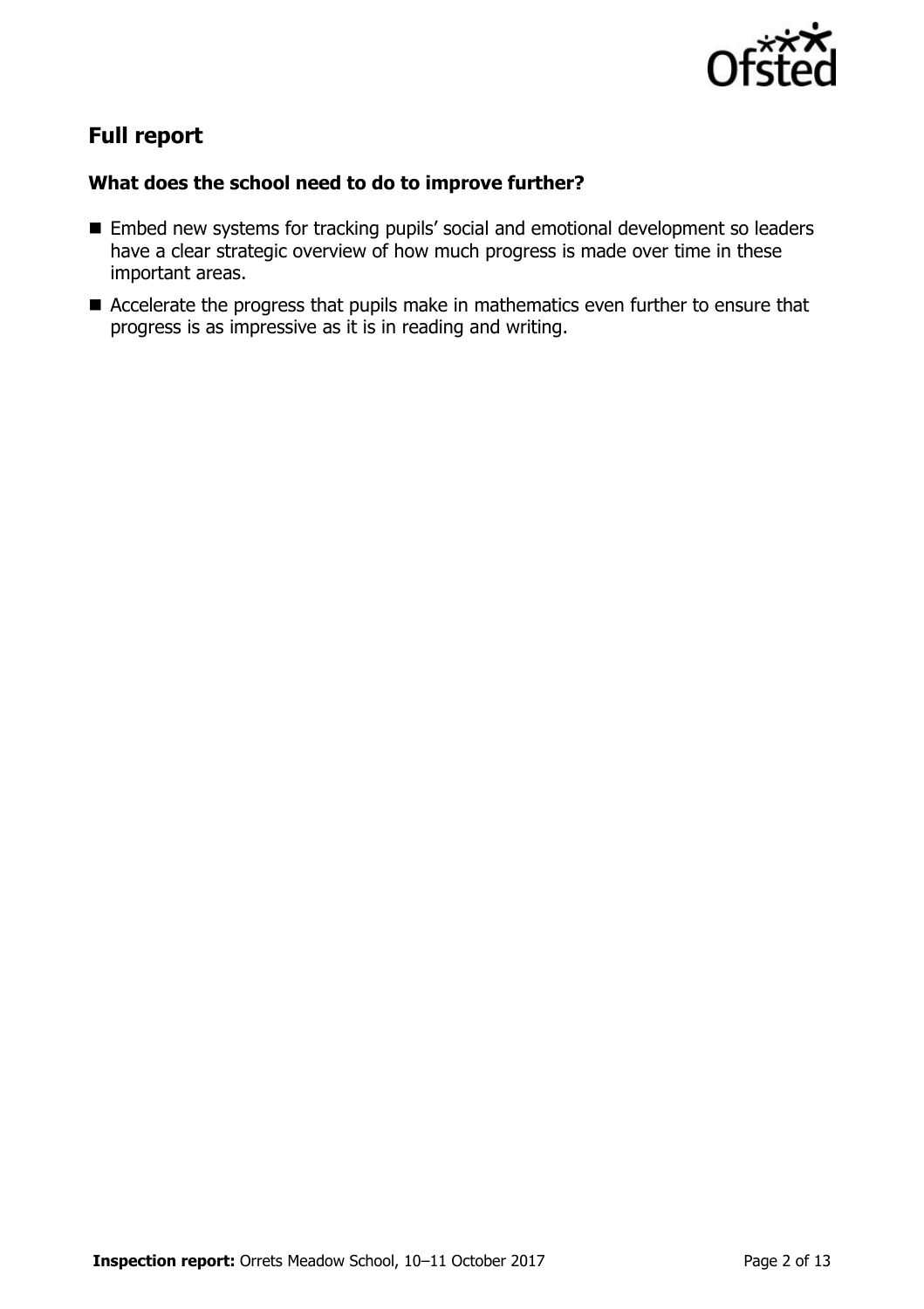

# **Inspection judgements**

### **Effectiveness of leadership and management Constanding**

- The headteacher is unwavering in her ambition for all pupils to succeed at Orrets Meadow. Her drive, and that of the senior leadership team, has created a culture where only the very best education will do. Leaders ensure that pupils receive highquality teaching within a caring, supportive and nurturing environment.
- The headteacher is assured and positive. Her leadership is a source of unity to staff, pupils and parents. Under her guidance, all members of the community work in unison to ensure that the school's aim to 'raise the aspirations of every child and give them the confidence to fulfil their potential' remains at the heart of all the school does.
- Leadership is highly effective at all levels. Leaders share an intimate and nuanced understanding of the school's effectiveness. Leaders' plans to improve the school are robust, precise and ambitious.
- Leaders are considerate of the well-being of staff. To reflect this, leaders have ensured that ongoing work to promote emotional and mental health is aimed at supporting staff as well as pupils.
- Middle leadership has gone from strength to strength. The headteacher firmly believes that 'everyone is a leader', and this has resulted in the dynamic distribution of leadership throughout the school. Middle leaders are fully involved in monitoring, tracking, training and planning for improvement in their respective areas. They benefit from extensive training that enables them to excel in their roles.
- Leaders' nurturing of pupils' ability to take a lead in the school's work is a real strength. The vast majority of pupils benefit from opportunities to lead in different official capacities. For example, there is a pupils' leadership team, a school council and a system of house captains. These opportunities make a significant contribution to pupils' excellent personal development and their preparation for life in Modern Britain.
- Leaders' work to liaise with parents is exemplary. The home-school link worker acts as a focal point for the school's work on parental engagement. Her work is greatly valued by parents, who are overwhelmed with gratitude for what the school has done for their children. For example, one parent summed up the views of many when she described how she 'will forever hold the school and its staff in my heart; it has totally transformed the lives of everyone in the family and for that I will be truly grateful forever.'
- Leaders have ensured that there are highly effective systems in place for sharing good practice, within the school and with other schools. Leaders evaluate the quality of teaching at the school thoroughly and perceptively. They use the knowledge they glean from monitoring standards to facilitate the sharing of good practice. As a result, continual improvements are made to the quality of teaching across the school.
- Leaders' systems for managing the performance of staff are highly effective. Members of staff agree ambitious personal targets that align with whole-school priorities and their own interests and developmental needs. The development of non-teaching staff is seen as equally important. As a result, all members of staff are committed to developing their own practice and contributing to wider improvements across the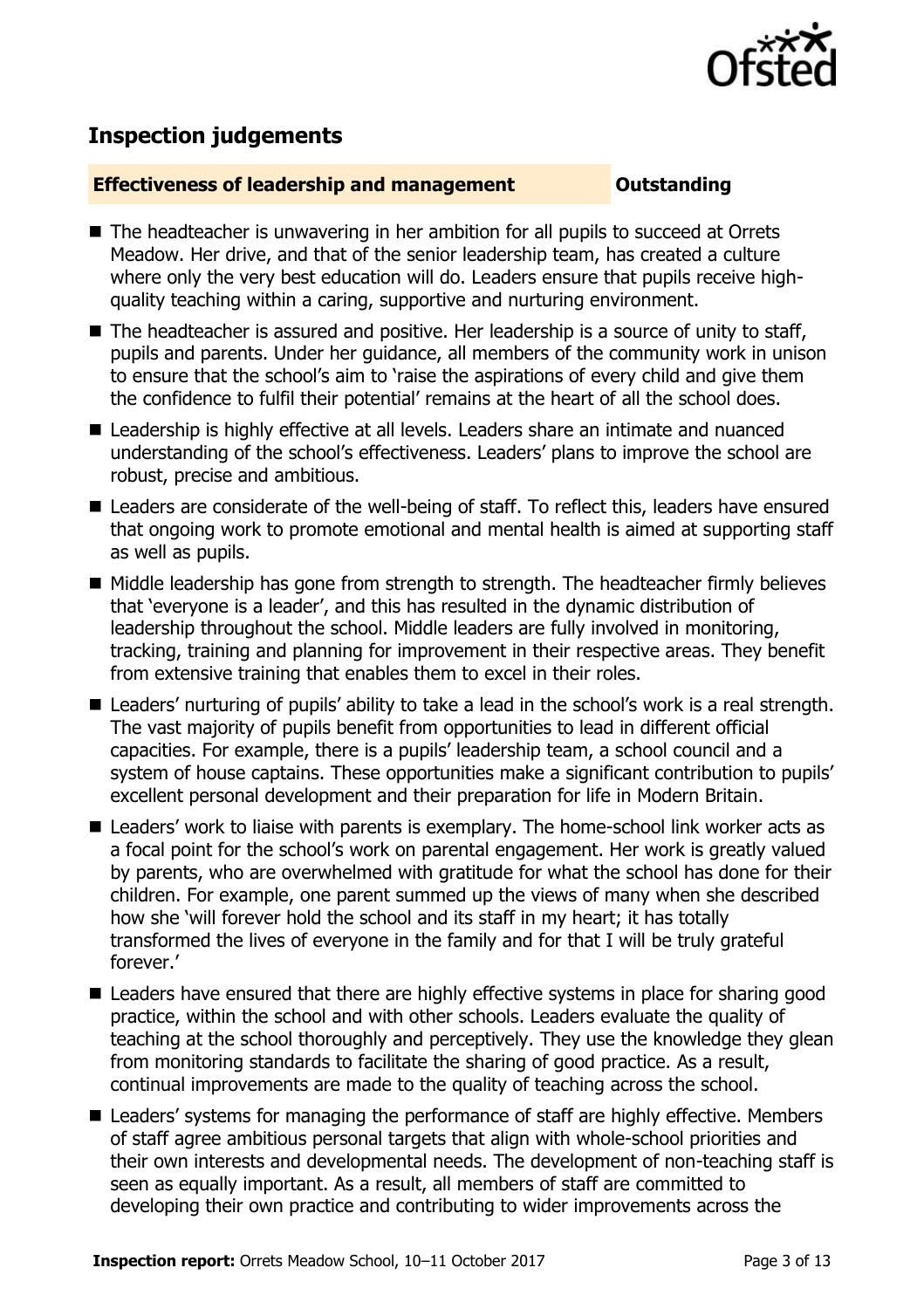

school.

- Leaders clearly understand the barriers to achievement faced by disadvantaged pupils. Leaders' use of the pupil premium is creative, resourceful and highly effective. The money is spent on directly removing potential barriers to achievement and leaders can demonstrate how the funding has had a positive impact on attendance, behaviour, achievement, parental engagement and the number of referrals made to external agencies.
- Leaders use effectively the primary physical education and sport funding as part of a far-reaching plan to prioritise pupils' physical well-being. Leaders have used the funding creatively to ensure that the premium has led to sustainable improvements. All pupils, whatever their sporting ability, benefit from the funding and the school's strategy is heralded as an example of excellent practice within the local area. Furthermore, the school was named 'primary school of the year' in the 2016 Merseyside sports awards to celebrate the breadth and inclusivity of the school's work in this area.
- **Pupils benefit from a curriculum that is broad, balanced and exciting. The curriculum** inspires pupils to develop a love of learning and this helps to secure exceptional rates of engagement and progress. Leaders' development of the broader curriculum is given high priority, and subject leaders champion their subjects with passion and unswerving commitment. Leaders have prioritised a consistent focus on learning about the local area and pupils learn about different 'wonders of Wirral' as they move through the school.
- The formal curriculum is augmented by an extensive range of opportunities for enrichment and extra-curricular learning. Almost all pupils participate in regular clubs and activities, such as cycling, football, journalism, art, drama and computing. Pupils also enjoy frequent trips and visits. For example, pupils visit Chester Zoo and Spaceport, and Year 6 pupils take part in a residential trip that focuses on different outdoor pursuits. The breadth of these experiences strengthens pupils' enjoyment of learning and increases their commitment to being the best they can be.
- The school's work to promote pupils' spiritual, moral, social and cultural understanding is exemplary. Leaders have ensured that the promotion of British values thread throughout the curriculum and play a pivotal role in helping pupils to develop into tolerant and deeply respectful citizens. For example, pupils benefit from a plethora of opportunities to learn about other cultures, such as through their correspondence with 'pen pals' in Burkina Faso.

### **Governance of the school**

- Governors are passionate in their support of the school. They have worked in tandem with leaders to guide the school expertly during a transitionary phase when the needs of pupils have become more complex and diverse. They have enlarged the senior leadership team to ensure that the additional needs of pupils are met and they have ensured that the school's values continue to remain at the heart of its work.
- Governors rigorously hold leaders to account for all aspects of the school's performance. They test out the validity of the information they are provided with by leaders. For example, as part of the 'adopt a class' initiative, governors visit their 'adopted' class each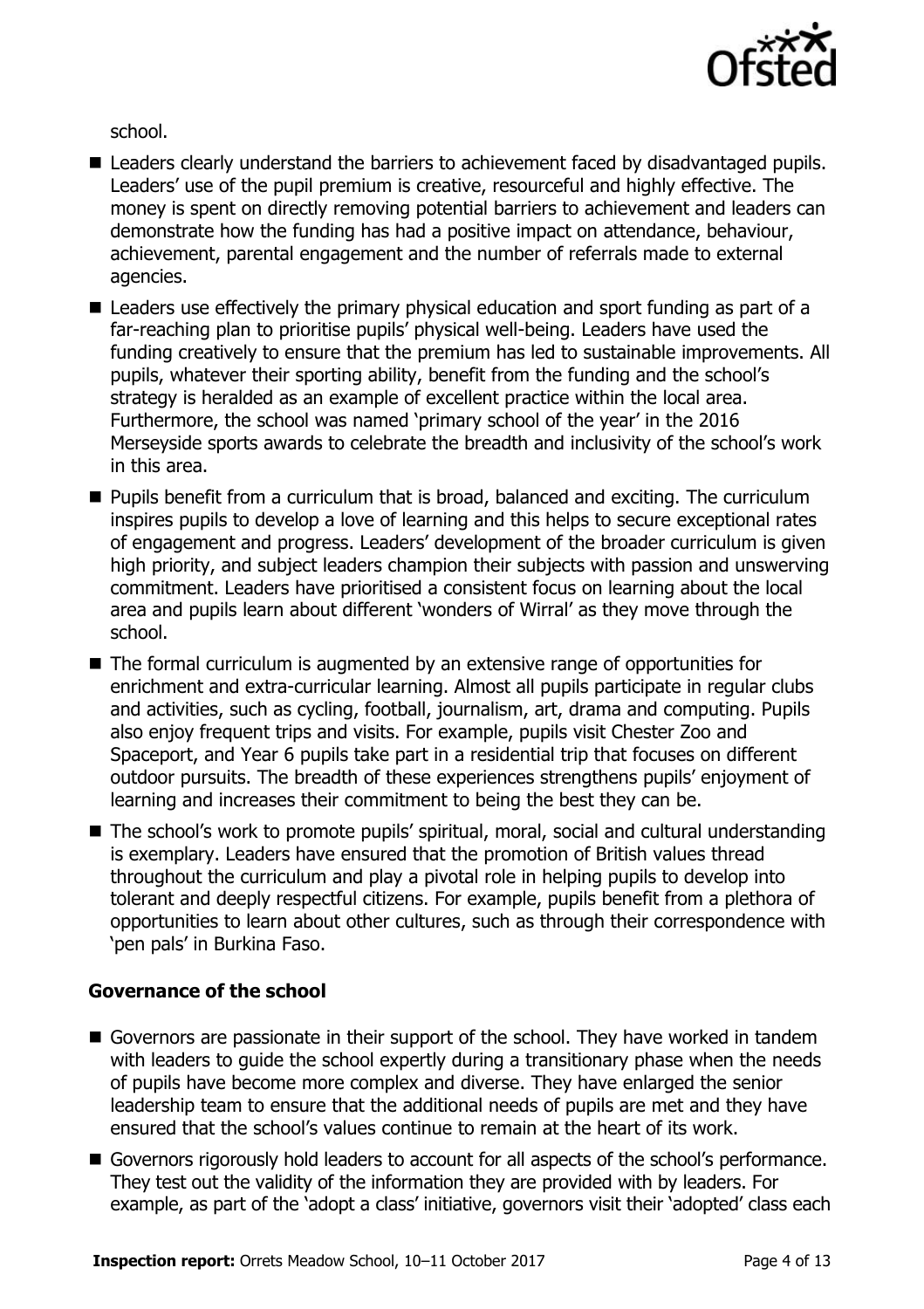

half term to gain first-hand insights into the progress that pupils are making. As a result, they have a strong and secure understanding of the school's effectiveness.

Governors understand that a great deal of the school's work is worthy of dissemination. As a result, they are exploring different options for how the school can extend further its work to support other schools without compromising the high-quality of education received by pupils at Orrets Meadow.

### **Safeguarding**

- The arrangements for safeguarding are effective because the governors and headteacher have established a culture in which all staff take their safeguarding responsibilities seriously. One teacher typified the attitudes of the staff when he described the importance of safeguarding as being 'top of the agenda'.
- Staff are extremely vigilant to any changes in the mood or presentation of pupils. They understand the safeguarding risks that potentially pose a greater threat to pupils with particular special education needs and/or disabilities. When staff do have concerns, they record and communicate these quickly and appropriately.
- Leadership of safeguarding is strong and the school works effectively with a range of external agencies to ensure that pupils are safe and well cared for.
- $\blacksquare$  The school has ensured that pupils have a good understanding of how to keep themselves safe. For example, the school holds regular e-safety days to equip pupils with the knowledge and understanding of how to keep safe when online and the school council promotes an anti-bullying campaign which helps pupils to keep themselves safe from bullying and exploitation. Furthermore, the school's 'taking care of ourselves' week acts as a focal point for work on a range of safety issues, from road and fire safety to the dangers of smoking.
- Leaders are skilled at working in partnership with parents to ensure that pupils are well looked after. The school provides regular workshops for parents to develop their ability to support their children effectively. Many of these relate directly to matters of safety, such as promoting e-safety in the home and sleep management.

### **Quality of teaching, learning and assessment Outstanding**

- Teachers and support staff possess excellent subject knowledge and have a detailed understanding of pupils' abilities. This enables them to set high expectations and plan interesting lessons that challenge pupils and inspires their curiosity. As a result of highly effective teaching, pupils make outstanding progress across the curriculum.
- Teachers and teaching assistants are exceptionally skilled at supporting every pupil to overcome the individual challenges they face when learning.
- Adults question pupils skilfully to assess their understanding and challenge them to refine and develop their ideas.
- Teaching captures pupils' interest and fires their curiosity. Pupils often experience a sense of awe and wonder when learning. For example, when pupils were learning about the composition of blood by constructing their own model from different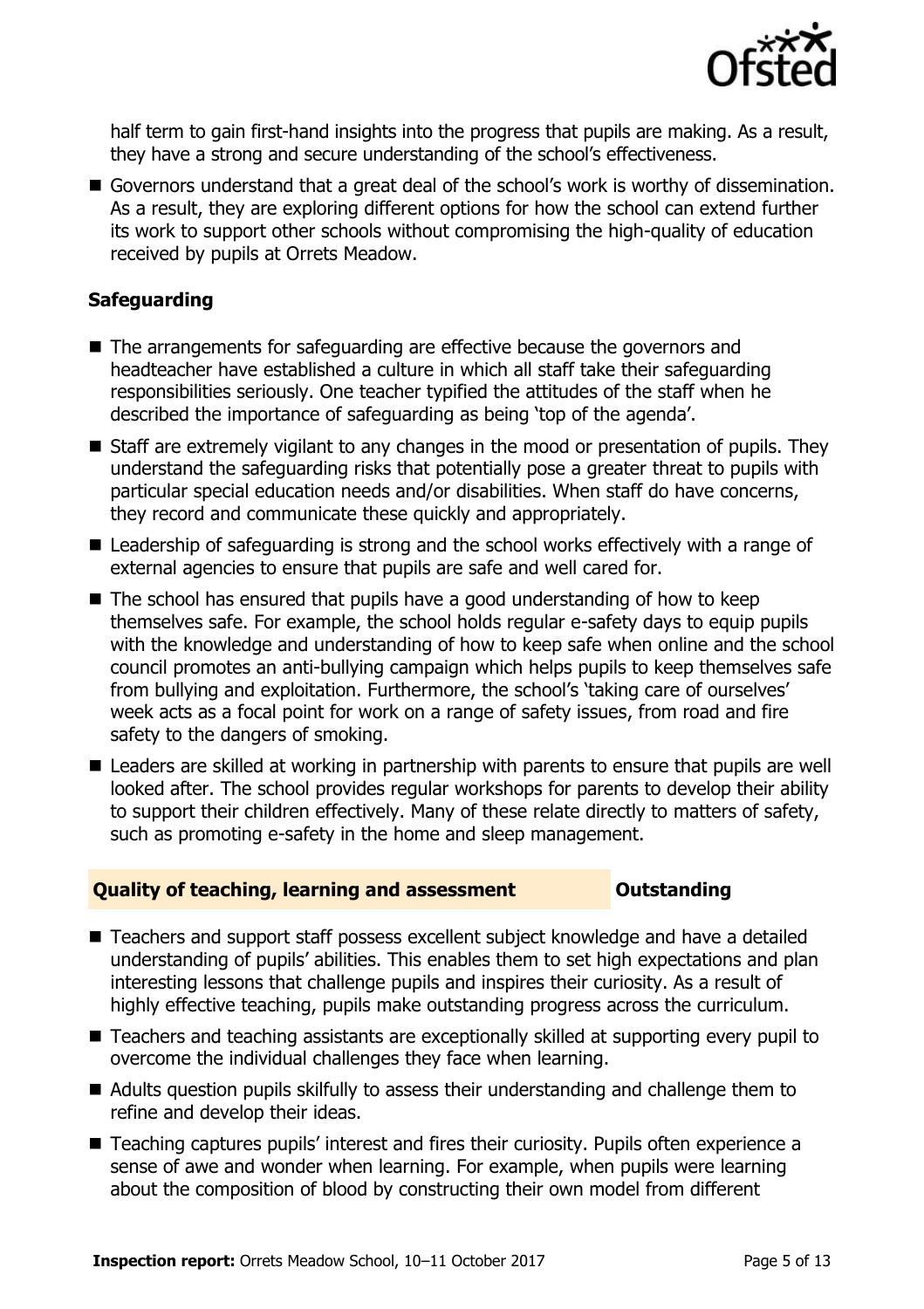

coloured sweets.

- Teachers and other adults model new concepts clearly. They explain new information and ideas with precision and in a manner that sustains pupils' interest and understanding. As a result, pupils acquire knowledge and skills at a consistently fast pace.
- Teachers have high expectations of what the most able pupils can achieve. They ensure that these pupils make fast progress from their starting points by consistently providing them with work that challenges them to make rapid gains in their learning.
- Leaders attach great significance to the teaching of phonics throughout the school. The teaching of phonics is precise and methodical and this helps to plug gaps in pupils' understanding.
- The teaching of reading is highly effective. Pupils are encouraged to read widely and often. Pupils develop a love of reading and can talk confidently about their favourite authors and genres. Upon joining the school, the majority of pupils quickly become confident and fluent readers. As a result, pupils gain exposure to a world of literature that many believed they would never be able to access.
- **Pupils benefit from a remarkable array of specific daily interventions, which pinpoint** barriers to achievement and take clear action to remedy difficulties in learning. For example, inspectors observed sessions aimed to develop pupils' fine motor skills and memory skills. The impact of these interventions is evaluated carefully and assessment information is used to inform future plans.
- Teachers and other adults carefully assess what pupils can and cannot do. This enables them to address pupils' misconceptions effectively and ensure that every pupil is provided with an appropriate amount of challenge to maintain momentum in their learning.
- Teachers set homework that consolidates pupils' learning and develops their independence. Pupils are proud of the work they produce away from school and are keen to please their teachers.
- **Pupils exhibit outstanding attitudes to learning. They are responsive to the school's** work on resilience and understand the traits of effective learning. Consequently, pupils' confidence and attitude to learning makes a huge contribution to the outstanding progress they make at Orrets Meadow. This was summed up by one pupil, who told the inspector, 'In my old school I couldn't read or write, but now I can do all sorts!'

### **Personal development, behaviour and welfare <b>COUTS** Outstanding

### **Personal development and welfare**

- The school's work to promote pupils' personal development and welfare is outstanding.
- Leaders recognise that many pupils who join the school suffer from low self-esteem and poor confidence. As a result, leaders have prioritised the implementation of strategies that boost pupils' sense of self-worth and instil within them the belief that they can become successful learners. Staff ensure that pupils routinely experience success and a broad suite of mechanisms have been introduced to celebrate pupils'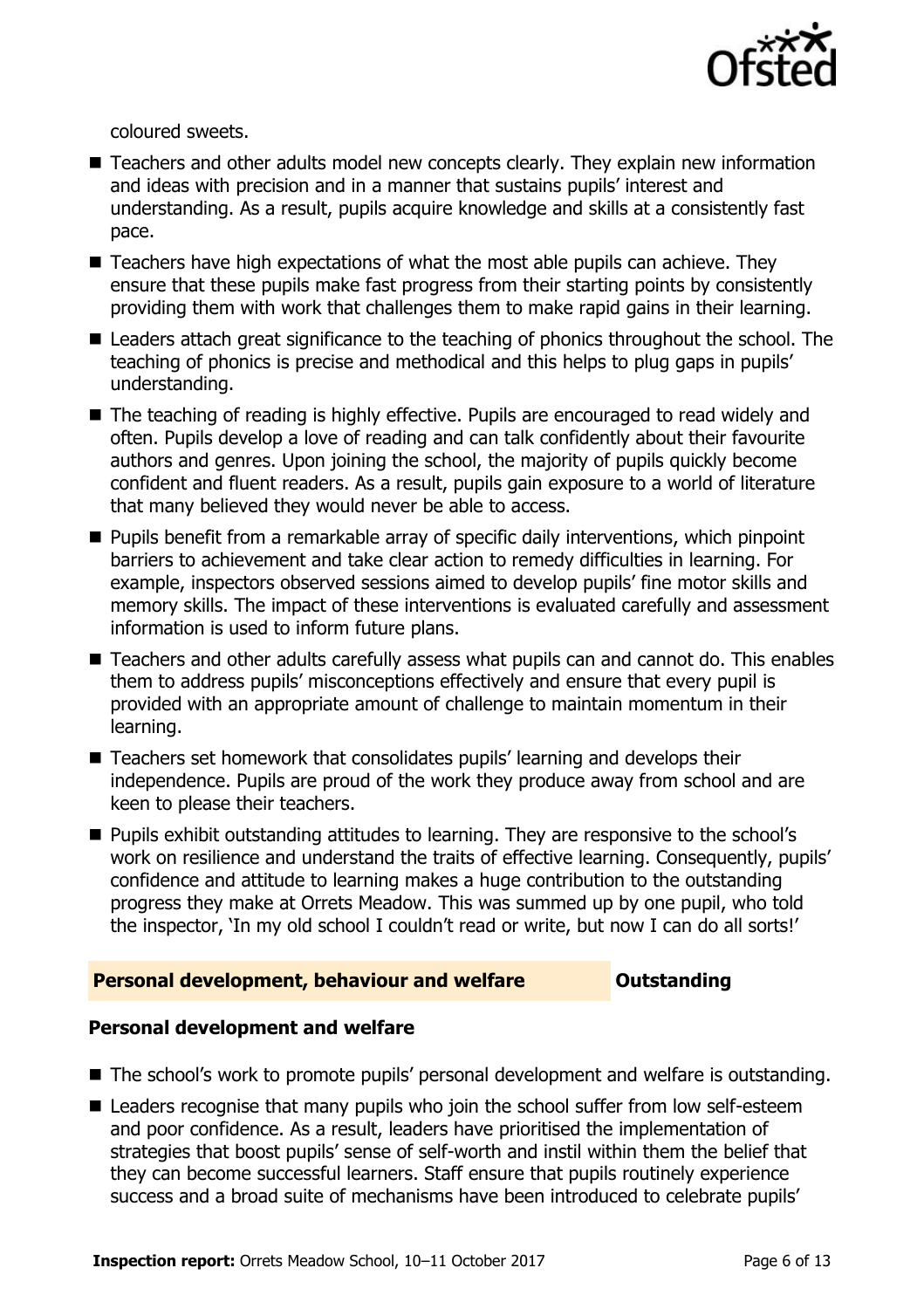

achievements.

- Leaders have ensured that pupils have a clear understanding of what it means to be a successful learner. Pupils are encouraged to be positive when they approach challenges and are resilient when they find things difficult. As a result, pupils blossom into confident, determined and independent learners.
- **Pupils are encouraged to discuss and debate controversial topics in a balanced and** sensitive manner. For example, pupils have discussed whether immortality is a good thing. Teachers and other adults are skilled at supporting pupils to evaluate the significance of different arguments so pupils can arrive at balanced independent judgements.
- The school's work to support pupils when they leave the school are highly effective. Pupils visit their future secondary school several times during Year 6. Pupils are also encouraged to attend a summer school that provides them with intensive support for making the step up to secondary school. Leaders work closely with target schools to ensure that pupils continue to receive high levels of support. As a result, the majority of pupils who leave Orrets Meadow make a flying start to life at secondary school.
- The school has ensured that the virtues of healthy living are relentlessly promoted. The importance of physical activity is routinely championed and staff ensure that those pupils who are less willing to participate in extra-curricular activities are sensitively encouraged to get involved.
- The school's work to promote emotional well-being makes a strong contribution to pupils' overall health. All pupils are taught a structured curriculum that supports them to maintain their mental well-being. In addition, targeted pupils receive intensive and personalised support to help them regulate their emotions. As a result, pupils are settled and happy at the school.
- **Pupils are very clear about how to stay safe, both in and out of school, because of the** very clear guidance they receive. For example, pupils told the inspection team how they reduce risk when on the internet.
- The overwhelming majority of pupils are adamant that bullying does not happen at the school. The small minority who indicated that it does happen occasionally have total faith in school staff to sort out any issues. The school council has played an important role in ensuring that pupils have a sound understanding of what bullying is, and the different forms it can take.
- Leaders' records indicate that prejudicial and discriminatory language is never heard at the school. This is partly because of the school's proactive approach to promoting equalities. For example, the school has worked with Tranmere Rovers Football Club to explore different aspects of racism in football.

### **Behaviour**

- The behaviour of pupils is outstanding and their manners are flawless.
- **Pupils enjoy respectful and positive relationships with adults and each other. Pupils are** keen to live up to adults' high expectations. As a result, their conduct is almost always impeccable.
- Leaders have ensured that the classroom environment is happy, calm and purposeful.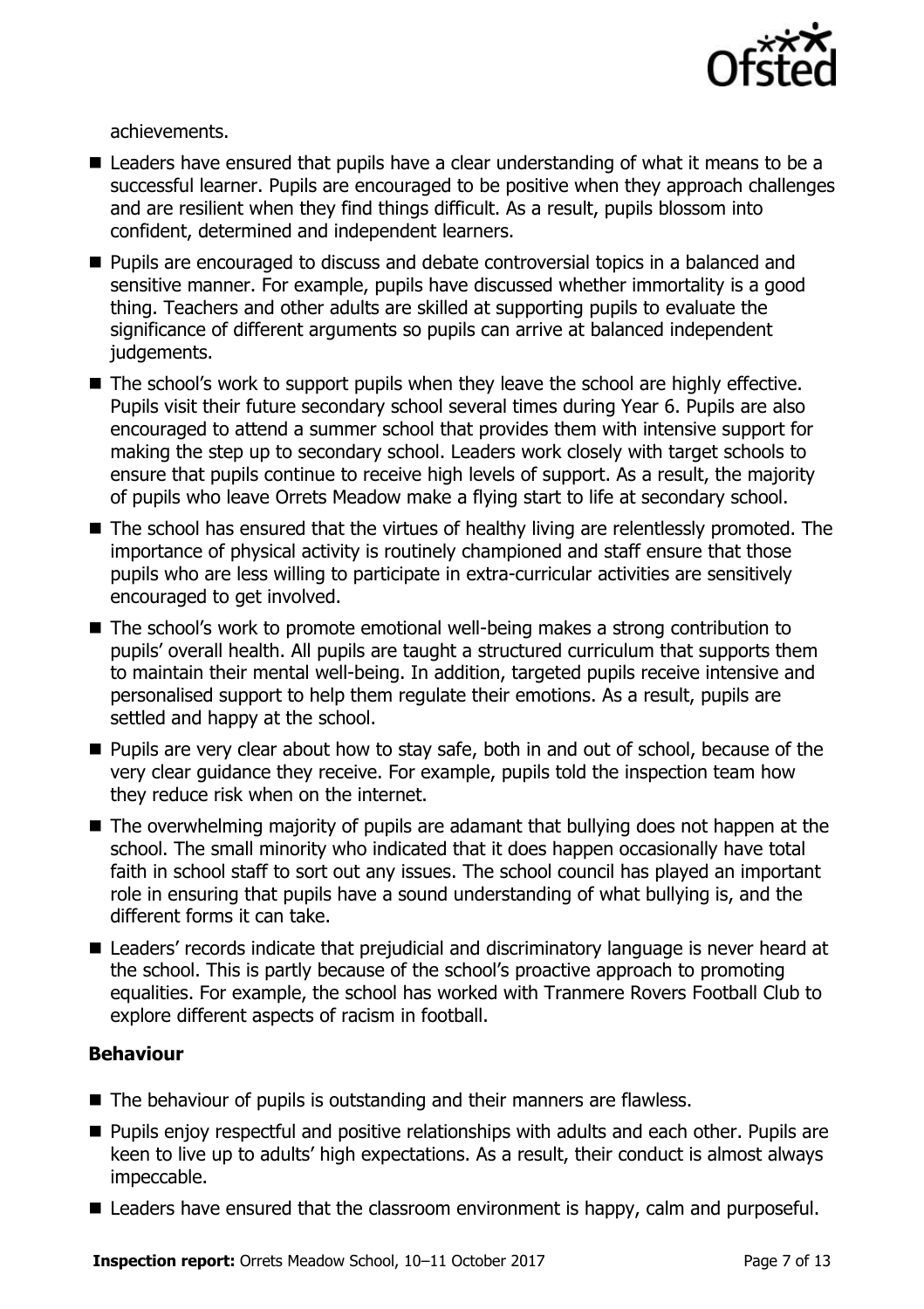

They have introduced new procedures for encouraging positive behaviour, which have led to a dramatic reduction in the number of incidents of poor behaviour. Low-level disruption is now extremely rare, and incidents of more serious misbehaviour are virtually non-existent.

- Leaders have ensured that staff are skilled in supporting pupils with social, emotional and behaviour difficulties. Staff are adept at creating the essential conditions for these pupils to thrive. For example, the introduction of 'sensory circuits' has played an important role in getting pupils ready to learn.
- **Pupils' behaviour at break and lunchtimes is also excellent. Pupils interact well with** staff, and are very responsive to established routines. Pupils play with each other in an inclusive and friendly manner.
- Leaders' actions have ensured that attendance has continued to improve. Leaders employ a broad and creative range of strategies to ensure that no pupils are disadvantaged by regular absence. The home-school link worker ensures that the school goes the extra mile to ensure that all pupils are punctual and attend regularly. As a result, rates of absence are consistently well below the average for all schools and the proportion of pupils who are regularly absent from school is tiny.

### **Outcomes for pupils Outstanding**

- From starting points that are well below average, pupils at Orrets Meadow make consistently rapid progress in all subjects.
- $\blacksquare$  The majority of pupils join the school having made little or no progress in the immediate preceding years. Given this context, the amount of progress made by pupils is staggering.
- **Pupils' work in all subjects demonstrates the rapid progress they make. Quite often,** the work being produced near the end of an academic year is unrecognisable from that produced near the start. Pupils' writing shows dramatic improvements in accuracy, depth and fluency. Pupils confidently complete work in mathematics that would have seemed impossible only months earlier.
- **Pupils make particularly fast progress in their reading and writing. Pupils also make** rapid gains in mathematics. However, there is a minor difference in the amount of progress made in English and mathematics. In particular, a small number of pupils find it difficult to apply their mathematical understanding to different situations. As a result, their performance in summative assessments does not accurately reflect the excellent progress they have made in the subject. Leaders are acutely aware of this and have made it a priority in their current plans to improve the school.
- Leaders' own information indicates that pupils make outstanding progress across the curriculum. Leaders set high expectations for the minimum amount of progress pupils should make in a term. Teachers and pupils relish these high expectations and many pupils make the equivalent of several years' progress in a single academic year.
- Leaders go to great lengths to ensure that their assessment of pupils' abilities is accurate. They moderate work with local special and mainstream schools. As a result, the school's own data is accurate and robust. Leaders' tracking of pupils' progress is highly effective, and their systems have been shared with other special schools in the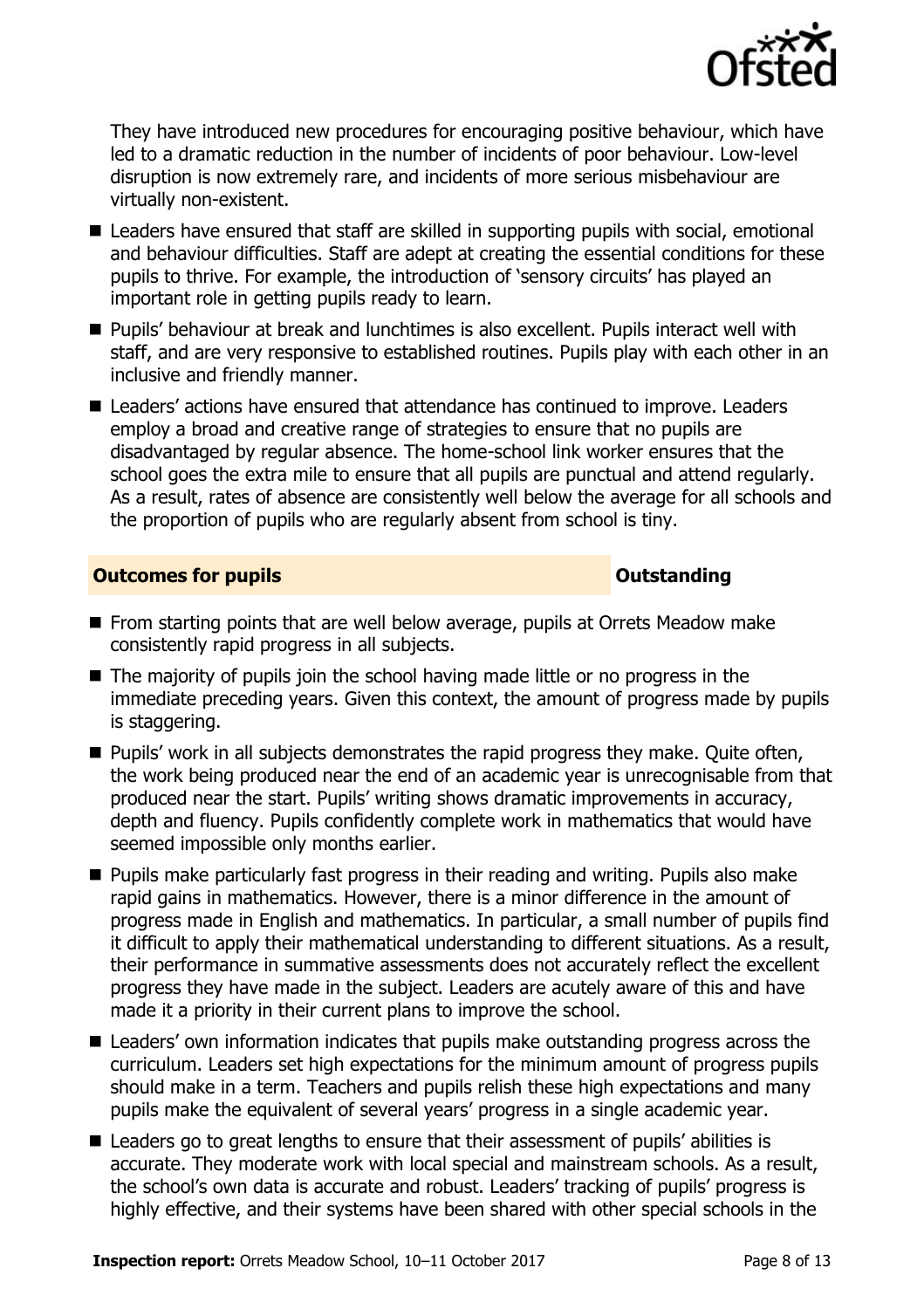

local authority as an example of excellent practice.

- Leaders have ensured that all groups of pupils, including the disadvantaged, make excellent progress. There are no discernible differences in the amount of progress made by pupils with different prior attainment because teaching is effectively personalised and the school's aspirational ethos captures all pupils.
- Leaders regularly assess pupils' progress in subjects beyond English and mathematics. This information convincingly demonstrates that pupils make outstanding progress across the full curriculum.
- $\blacksquare$  It is testament to the school's work that the large majority of pupils transfer to mainstream secondary schools at the end of Year 6. Many no longer require an education, health and care plan because of the progress they have made. Consequently, pupils are extremely well prepared for the next stage of their education.
- Leaders have recently introduced systems to capture the development of pupils' social and emotional skills. The emerging data confirms the very positive impression created by more ephemeral and anecdotal evidence. Leaders are keen to embed these systems so they can carefully measure the progress over time that pupils make in these important areas.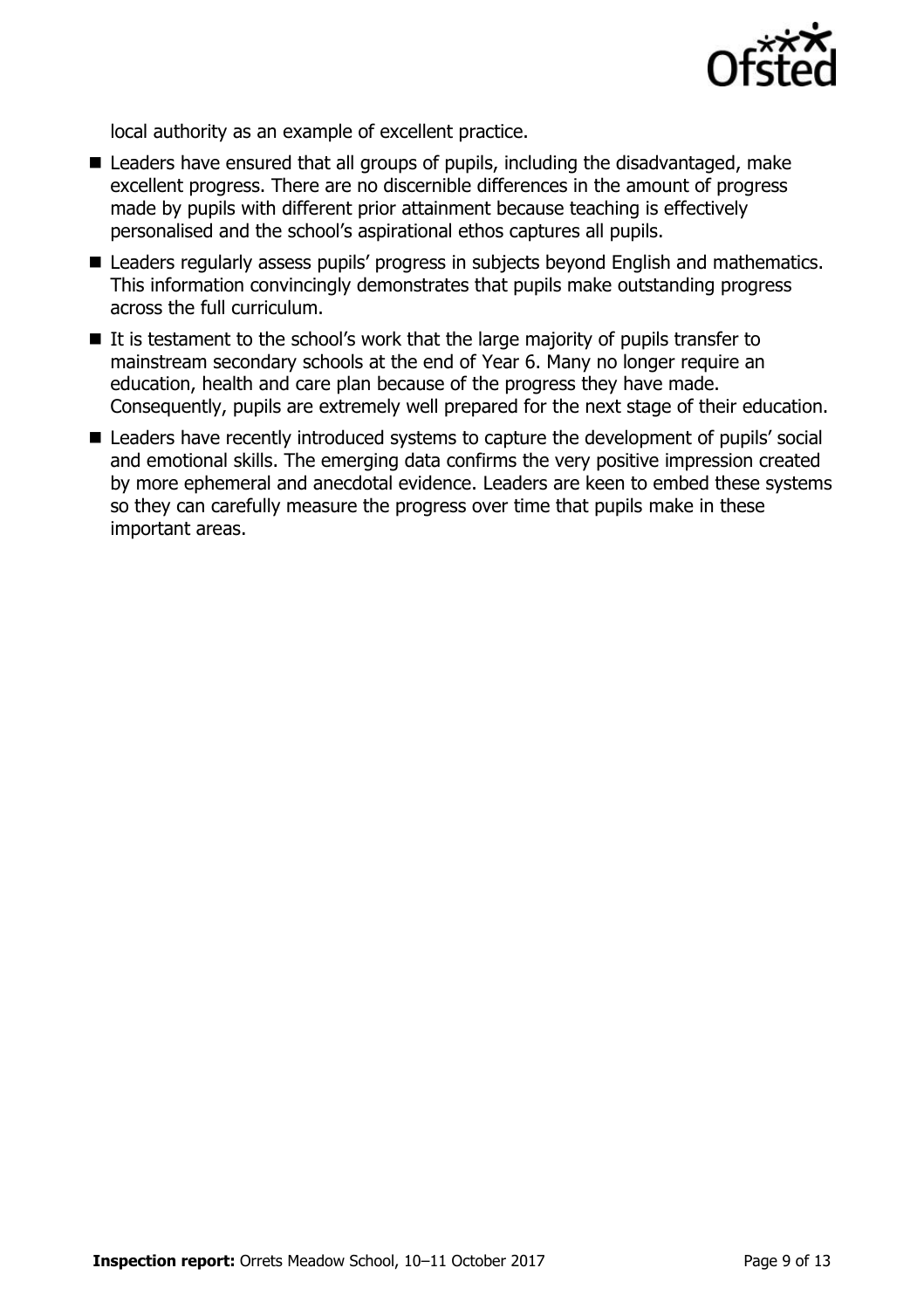

# **School details**

| Unique reference number | 105140   |
|-------------------------|----------|
| Local authority         | Wirral   |
| Inspection number       | 10036755 |

This inspection of the school was carried out under section 5 of the Education Act 2005.

| Type of school                      | <b>Special</b>                          |
|-------------------------------------|-----------------------------------------|
| School category                     | Community special                       |
| Age range of pupils                 | 5 to 11                                 |
| <b>Gender of pupils</b>             | Mixed                                   |
| Number of pupils on the school roll | 76                                      |
| Appropriate authority               | The governing body                      |
| Chair                               | Ian Patten                              |
| <b>Headteacher</b>                  | Carolyn Duncan                          |
| Telephone number                    | 0151 678 8070                           |
| Website                             | http://orrets-meadow.eschools.co.uk     |
| Email address                       | schooloffice@orretsmeadow.wirral.sch.uk |
| Date of previous inspection         | 14-15 May 2012                          |

### **Information about this school**

- The school meets requirements on the publication of specified information on its website.
- All pupils who attend the school have an education, health and care plan. Since the previous inspection the school has catered for pupils who have a broader range of special educational needs and/or disabilities. The majority of pupils have additional needs relating to speech, language and communication. An increasing proportion of pupils have autism spectrum disorder and/or social, emotional and behaviour difficulties.
- Admissions to the school are controlled by the local authority.
- $\blacksquare$  In 2014, the school started to accept pupils in key stage 1. There are currently a small number of pupils in Year 2. The majority of pupils join the school during key stage 2 and transfer to mainstream secondary schools at the end of Year 6. Occasionally, a pupil will spend Year 7 at the school.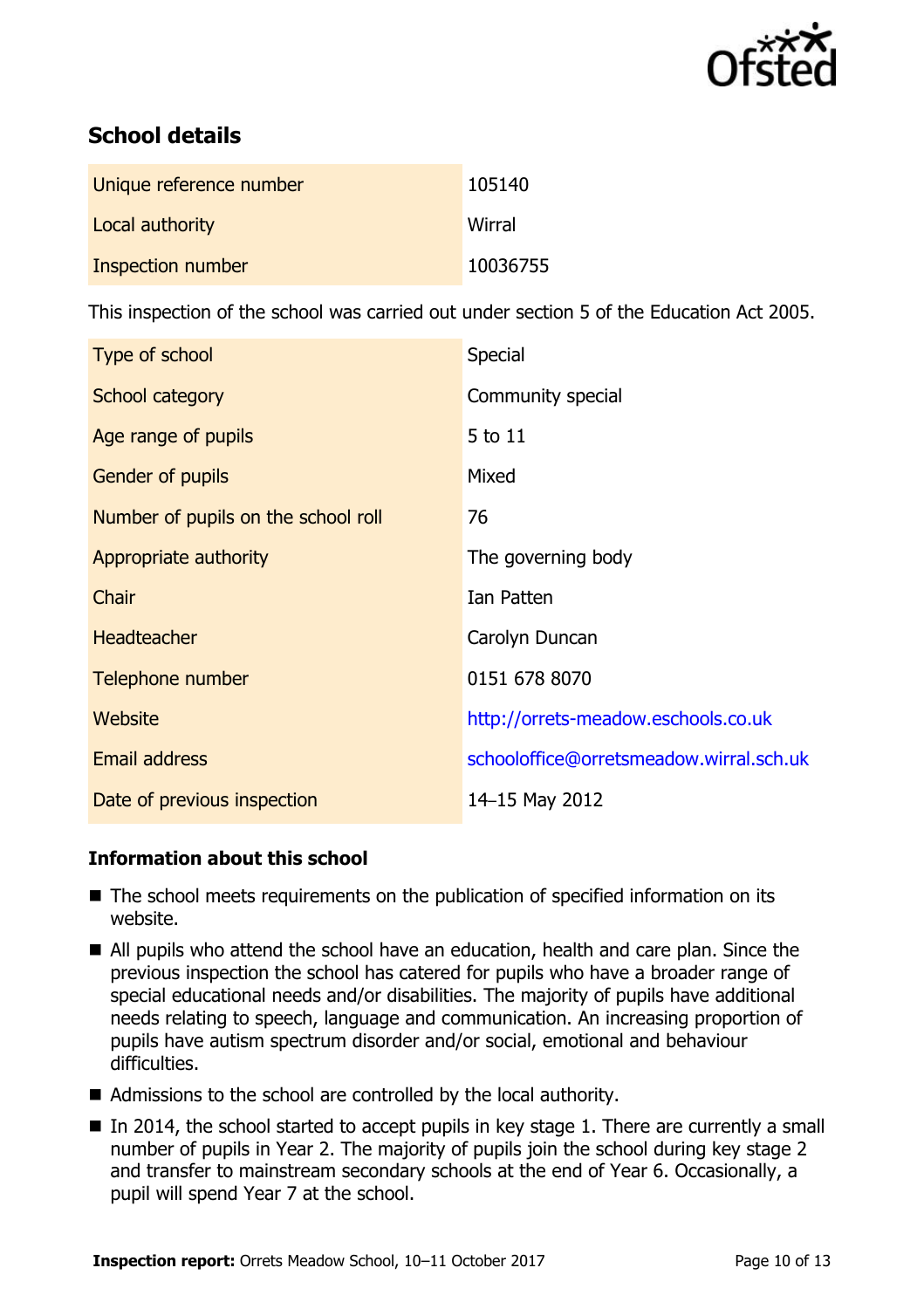

- The school is a much smaller than average-sized primary school.
- $\blacksquare$  The proportion of boys is much higher than the national average.
- The proportion of pupils from minority ethnic backgrounds is well below average. There are currently no pupils who speak English as an additional language.
- The proportion of disadvantaged pupils is well above the national average.
- The school provides an outreach service to schools within the local authority. The school currently supports over 70 local schools with training, assessment and advice services for pupils who have special educational needs and/or disabilities.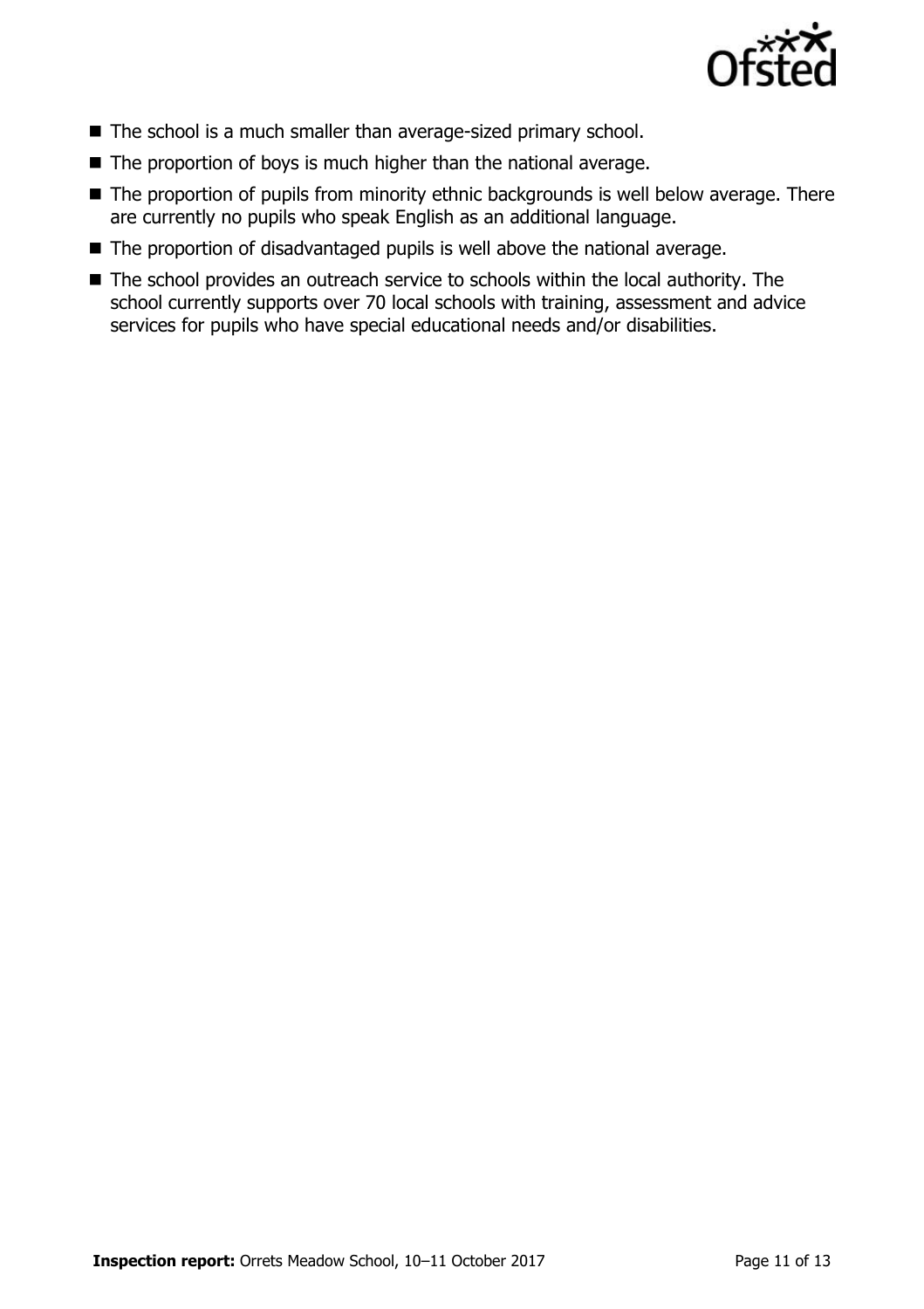

# **Information about this inspection**

- Inspectors undertook observations of learning in all classes. Inspectors observed pupils' behaviour during playtime and at lunchtime.
- Pupils' work across a range of subjects was scrutinised.
- Meetings were held with leaders and governors. Inspectors also met with a representative from the local authority and the school improvement partner.
- Inspectors scrutinised a range of documents, including the school's plans for improvement, self-evaluation and information about pupils' achievement and leaders' monitoring records.
- Inspectors looked at safeguarding information and documents relating to pupils' behaviour and attendance.
- Inspectors met with parents informally at the start and end of the school day and considered 39 responses to the online, Parent View, questionnaire. Inspectors also considered 24 comments made by parents on Ofsted's free-text service. Inspectors also took account of 54 pupils' responses to the online questionnaire and 22 responses from members of staff to the online questionnaire.
- **Inspectors met with groups of pupils, including the school council. They also talked** informally with pupils about the school. They heard pupils read.
- Inspectors looked at information on the school's website.

### **Inspection team**

Will Smith, lead inspector **Her Majesty's Inspector** 

**Elaine White Contract Contract Inspector** Contract Contract Ofsted Inspector